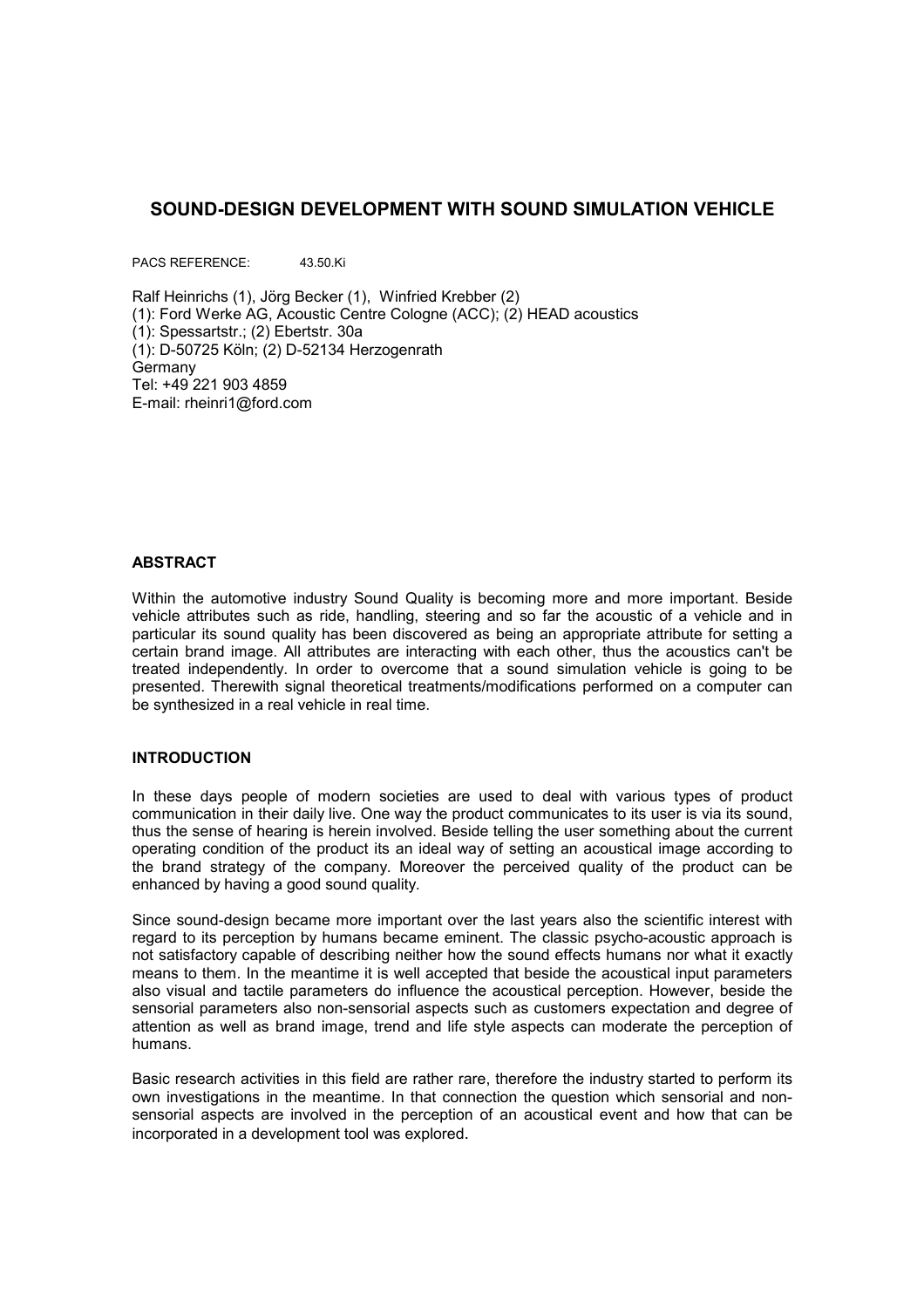#### **COMPLEXITY OF HUMANS SOUND PERCEPTION**

The base function of humans sense of hearing is to gather information out of their environment and to use it for different purposes. The acoustical stimulus is represented by the collected sound waves. These sound waves, collected by the ears, include all acoustical information of interest. In other words the sound that may be measured with an artificial head for example contains all physical information as far as only the hearing system is concerned. According to Fig. 1 all sensorial information with regard to acoustics, e.g. intensity, frequency spectrum, time structure, stimulus statistics, number and arrangement of sources etc. are considered (acoustical level I and II) in that kind of recordings.

| cognitive aspects   | $\bullet$ image<br>• level of attention<br>• expectation<br>• aesthetics<br>$\bullet$ attitude |
|---------------------|------------------------------------------------------------------------------------------------|
|                     | • listening culture                                                                            |
|                     | • typology of listener                                                                         |
| additional senses   | $\bullet$ appearance                                                                           |
|                     | $\bullet$ feel                                                                                 |
|                     | $\bullet$ smell                                                                                |
|                     | $\bullet$ taste                                                                                |
| acoustical level II | • sound pattern                                                                                |
|                     | • stimulus statistics                                                                          |
|                     | • number and arrangement of sources                                                            |
|                     | • motion of sources                                                                            |
| acoustical level I  | • frequency spectrum                                                                           |
|                     | • intensity                                                                                    |
|                     | • time structure                                                                               |
|                     | • binaural parameters                                                                          |

Fig. 1: Influencing aspects for acoustical events

Thus the acoustical part of it is well determined and therefore applicable for simulation purposes. Typically in laboratory listening sessions those recordings are presented to a number of subjects. In this scenario the headphones must be correctly equalized and calibrated. If that is ensured the sensorial side of the acoustic is well comparable to the real sound situation [6].

Up to know the sense of hearing was considered only. Since other senses such as smell, appearance and feel also may have an influence onto the sound sensation one need to take them into account as well. Lots of investigation showed that the various senses interact heavily [2, 3] with each other and that one sense can influence the other.

Going back to the  $19<sup>th</sup>$  century one can get indications that scientists already explored the intermodal effects. Modern scientific research in particular in the field of neurobiology show how strong the interactions are. With new methods such as PET (positronenemissionstomography) one can visualize how the different senses interact with each other as well as it can be shown how the degree of attention affects the perception. Those methods do allow interesting insides into the humans brain functionality. Herewith it could be shown that on the one hand those brain regions which are currently in use to cope with a certain situation are provided with the energy needed. On the other hand this implied a significant reduction of energy for those regions which are minor important to deal with that situation. This process is called reciprocal inhibition. However, the brain obviously has only a limited amount of energy available and needs to share it between different tasks to achieve an optimized management of all necessary actions. Hence the deactivation of particular brain regions has an significant impact onto our sound sensation. Driving a vehicle and perceiving its sound is thus different to sitting in a laboratory and listening to the same sound. That needs to be taken into account when setting up a listening session in a laboratory. According to Fig. 1 also cognitive aspects such as expectations, bias, experience etc. do play an important role for the sound sensation. Finally aspects such as hearing culture,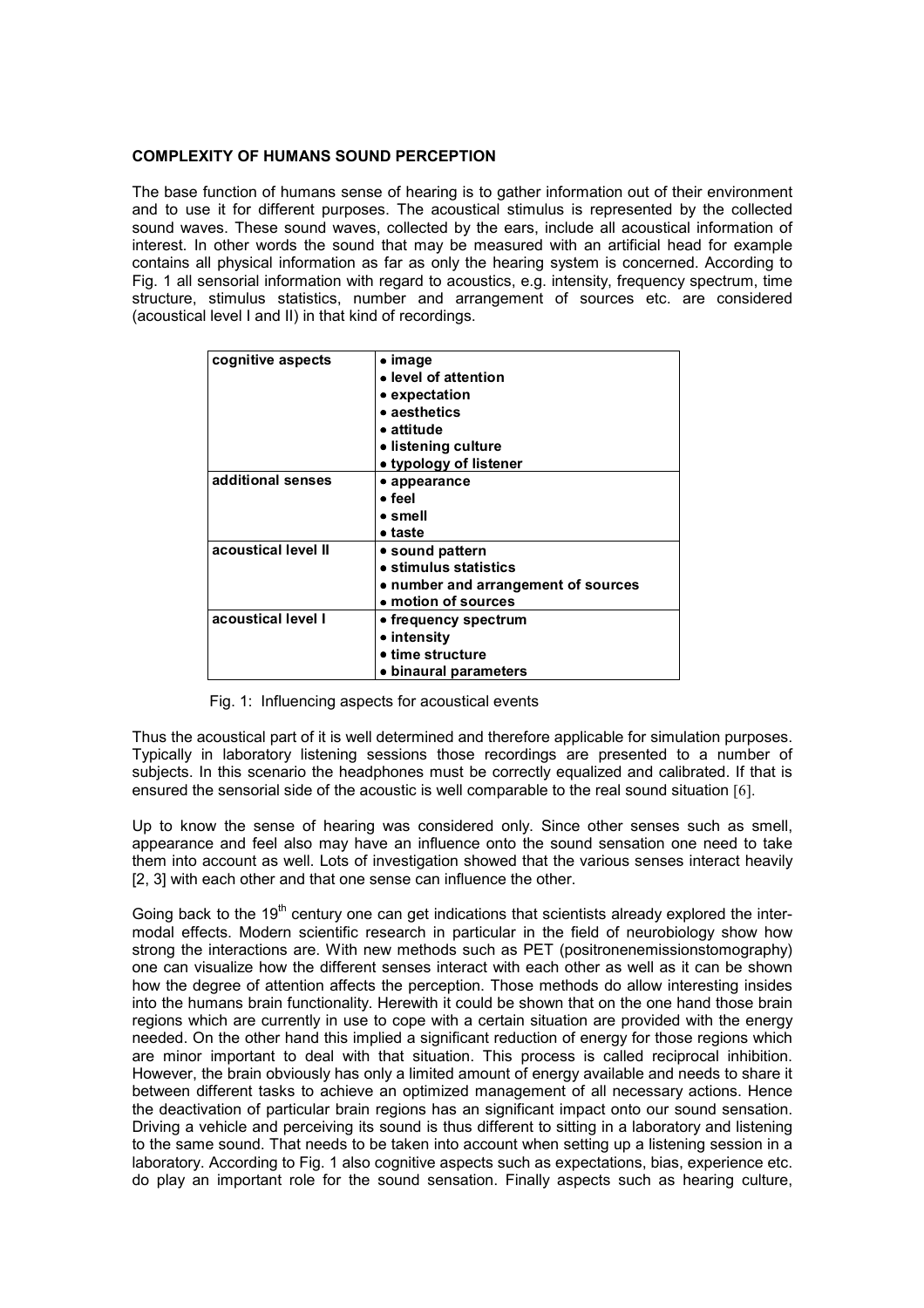image, trend etc. may moderate our sound sensation. That shows how manifold this process appears to be. In particular in the automotive industry it turned out to be insufficient to rely on the laboratory results when sound-design actions where aimed to perform. As soon as sound-design is concerned beside the classical psycho-acoustic with its simplified stimuli a new field of applied psycho-acoustic has to be established which meets the demands towards more realistic sound situations. This includes the involvement of all other sensorial senses as well as the nonsensorial aspects.

Meanwhile first steps were taken to achieve more realistic sound situations. In [4] for example the tactile sense was involved by using a shaker for the seat, steering wheel and shifter excitement in a real vehicle that was operated in standstill. That situation already came somewhat closer to the real sound situation. An other example can be seen in [5] where sound is actively added via loudspeakers in a real vehicle that can be driven. Nevertheless in that case only the power train related sound was treated.

## **REQUIREMENT FOR A SOUND QUALITY VERIFICATION TOOL**

If all influencing factors according to Fig.1 have to be considered for the sound sensation of a vehicle one need to be aware that also the attributes ride, handling, steering etc. need to be involved. It is well known that those attributes and in particular performance feel is strongly interacting with the acoustic of a vehicle.

Various papers deal with the differences of field against laboratory results [1, 7, 8]. Often attentiveness mechanism are responsible for the different results since in a real vehicle the attention onto a certain sound element can be drawn by those mechanism. In order to take all these issues into account without losing the development flexibility the sound simulation vehicle was introduced. With that sound-design verification tool sounds that were developed on a computer as well as sounds that were measured in a test cell can be experienced in a real vehicle. Since the presented sounds in the sound simulation vehicle is to be used for sounddesign purposes the auralizations algorithm need to deliver synthesized sounds that are very authentic.

The requirements for such a sound simulation vehicle can be summarized as follows :

- Authentic sound synthesis of computer designed CAE sounds and measured test cell sounds
- Real time sound synthesis of power train, road noise and wind noise separately
- Real time virtual power train, wind and road noise balance adjustment
- Creation of sound stories which are close to reality by means of sound simulation vehicle and on a computer
- Incorporation of visual and tactile senses
- Incorporation of cognitive parameters such as pre-knowledge, degree of attention, experience, expectations etc.
- Incorporation of corporate identity parameters such as brand image, reputation, etc.

## **IMPLEMENTATION OF THE SOUND SIMULATION VEHICLE**

Aiming to simulate a certain sound-design in a real vehicle implies the necessity to have a very quite base sound of the vehicle. In order to achieve that usually actions such as engine mount decoupling, power train encapsulation, various road and wind noise reduction treatments are to be undertaken. Since all these sound reduction measures need to be done on a real vehicle that have to show the same driving dynamics performance one can imagine that this is pretty costly and time consuming. For those reasons another approach was taken in this case. The vehicle itself was kept entirely untouched while the base sound reduction for the later on sound auralization was realized by applying either ANC headphones or an earplug/headphone combination. Herewith a significant base sound reduction can be achieved. Fig.2 shows the reduction for both, the ANC headphone and the earplug/headphone combination. Due to the fact that the synthesized sound is going to be presented concurrently through those headphones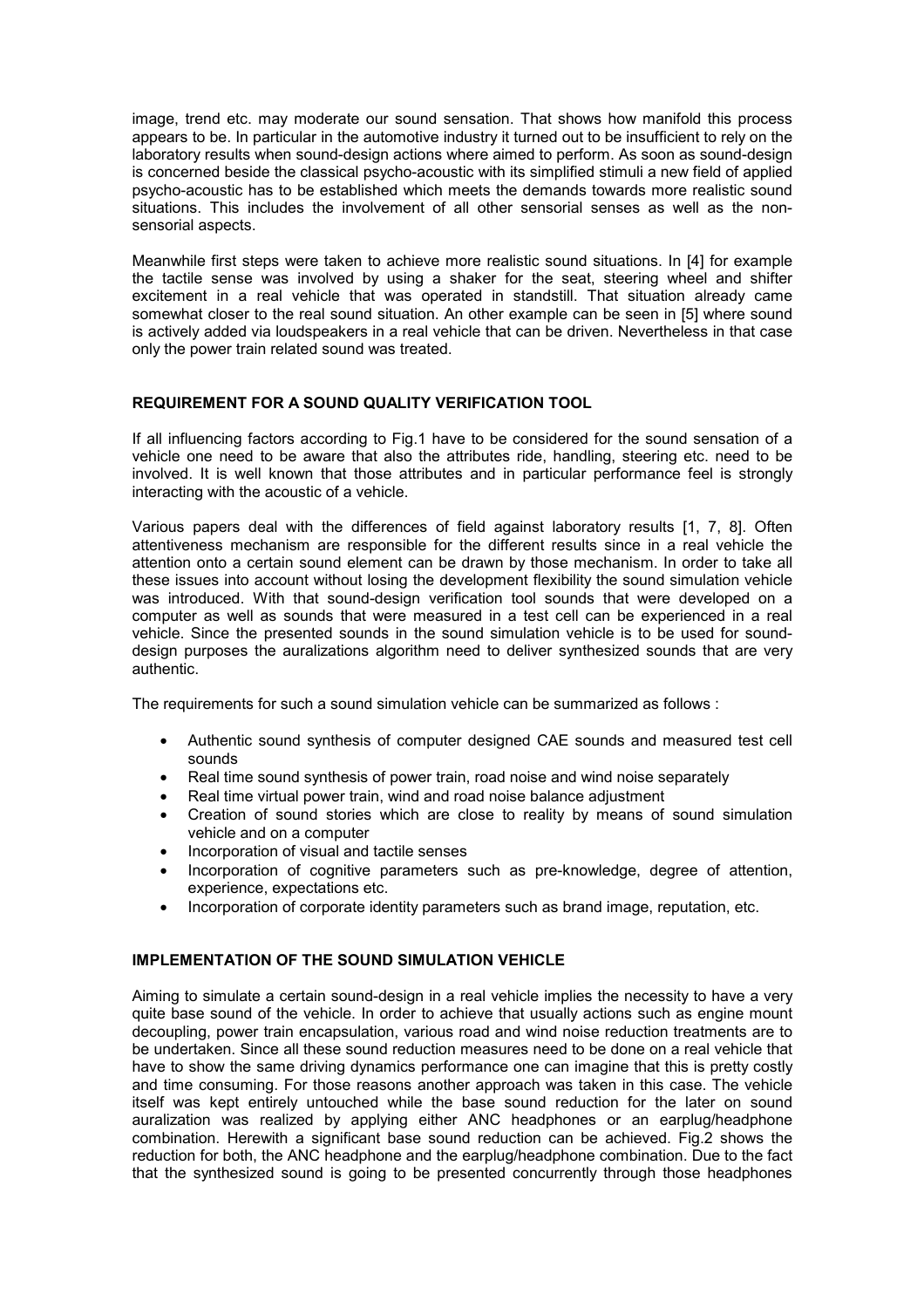base sound reduction of 10 – 15 dB turned out to be sufficient for these simulation purposes. Reducing the base sound level in this way also has the advantage that the whole sound synthesizing system can easily be moved from one vehicle to another without modifying those vehicles to a great extent. Even an application at prototype vehicles which are only available for a short time without affecting the other prototype usages may be done.



 Fig.2 : Base sound reduction due to ANC headphones and earplug/headphone combination

As already stated either pure CAE-sounds or measured sounds may be auralized in real time. When measured sound are to be synthesized one need to follow certain measurement procedures for the power train part as well as for the wind and road noise part. On the power train side for instance various runups need to be performed. The whole engine speed range for several load conditions is to be measured in a test cell. The road and wind noise contribution need to be measured dependent on vehicle speed. All necessary auralization data are stored in a powerful computer which is installed in the boot of the vehicle. Via CAN bus all needed vehicle data such as engine speed, load condition and vehicle speed are transferred to the computer according to Fig.3.



Fig.3 : Principal philosophy and architecture of the sound simulation vehicle

Dependent on the current operating maneuver these data drive the synthesis algorithm to auralize the wanted sound. As stated at the beginning it was the aim to develop a tool that can be used for sound-design purposes. This requires in particular a high quality of the sound auralization. In other words high sophisticated fading and interpolation algorithm have to be developed. This was done on the basis of extensive listening sessions with lots of subjects.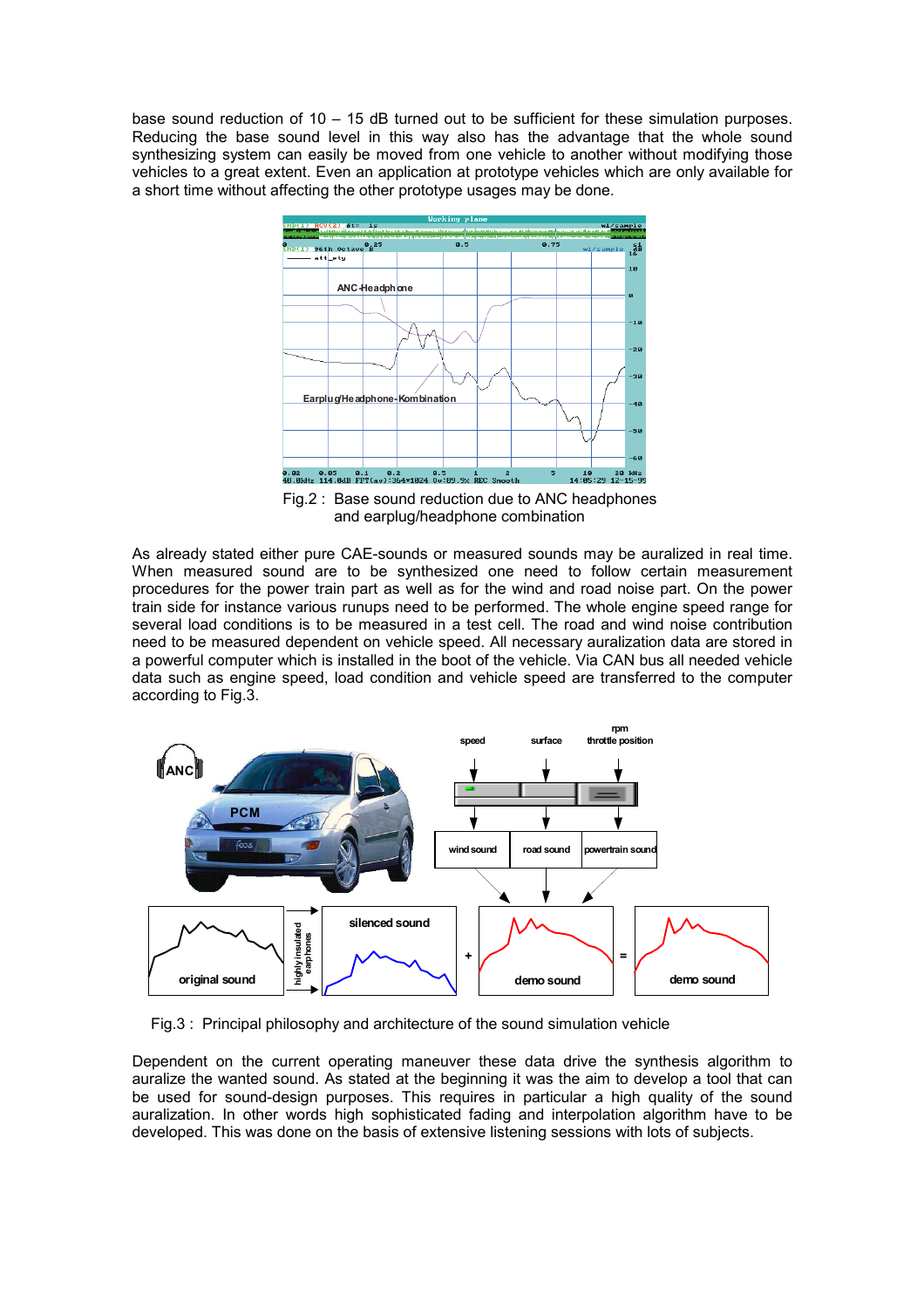To ensure the high quality of the synthesized sounds they are presented via correctly equalized headphones interactively in the sound simulation vehicle. This now enables the engineer to drive the sound simulation vehicle with whatever sounds he wants.

## **APPLICATION OF THE SOUND SIMULATION VEHICLE**

One requirement for the sound simulation vehicle is to generate customer oriented sound stories. That can easily be done with storing the synthesized sound data on-line on the hard disk of the computer. A typical sound story that was derived from such a real world drive can be seen in Fig.4 with the spectrogram. Here the customer performed the so called traffic light start where he shifts through the first 3 gears revving up to approximately 3000 rpm in each gear.



Fig.4 : Synthesized sound story : Traffic light start

Those synthesized sounds can thus be evaluated in the real vehicle in a real driving situation, i.e. in the sound simulation vehicle and in a laboratory session. However, now evaluation differences between both situation can be investigated. That helps to design appropriate test scenarios for laboratory tests.

A couple of attributes are strongly interacting with each other, e.g. performance feel with sound quality (e.g. acoustical load dependency). In the laboratory situation it isn't possible to check to what extent a certain type of sporty sound enhances the humans performance feel of a vehicle. That can now easily be explored with implementing various sound-designs into the computer and driving the vehicle with those different acoustical load dependencies for instance. Also the cockpit style and seat position interacts with the type of sound timbre that was chosen. All those aspects can be checked by driving the vehicle with different acoustic setups. In this situation the wanted sound-design can thus be evaluated in terms of best sound fit.

Another application of interest allows to perform virtual prototyping. In that scenario several hardware changes such as different engine mount architectures, intake systems, exhaust systems etc. can be measured on a roller dyno and later on stored into the synthesizing computer. With those different sound data sets one can drive the sound simulation vehicle where the different measures can then be experienced under real world driving conditions without affecting the other attributes negatively.

#### **SUMMARY**

The perception of humans need to be considered as a highly complex multi-sensorial cognitive process. Therefore it is not sufficient to present only the sound to humans even when one is manly interested in the sound itself. In order to take that into account the sound simulation vehicle was introduced. This tool keeps all vehicle related attributes unchanged while the sound alone can be varied in a wide range. Herewith the interaction between all those attributes with